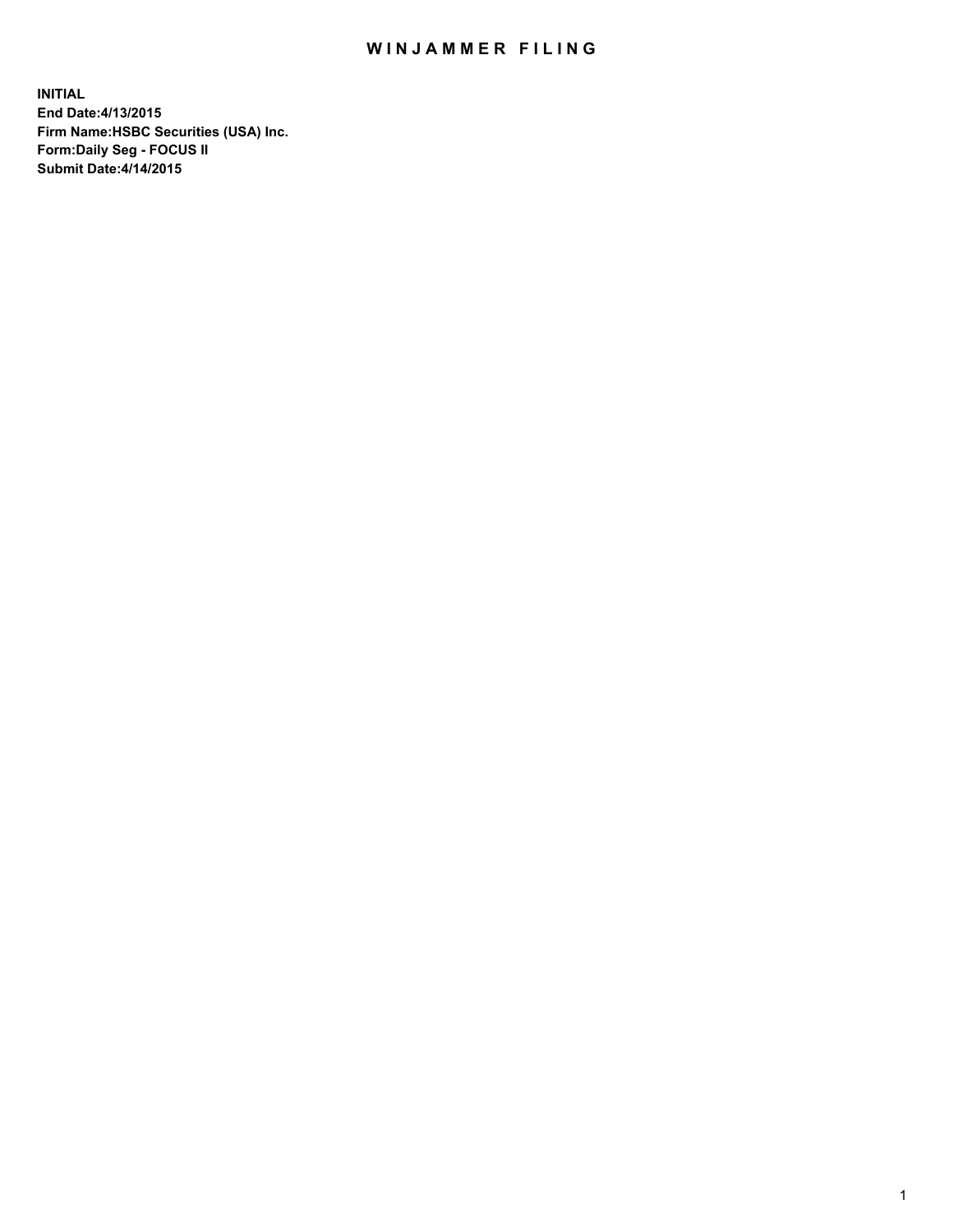## **INITIAL End Date:4/13/2015 Firm Name:HSBC Securities (USA) Inc. Form:Daily Seg - FOCUS II Submit Date:4/14/2015 Daily Segregation - Cover Page**

| Name of Company<br><b>Contact Name</b><br><b>Contact Phone Number</b><br><b>Contact Email Address</b>                                                                                                                                                                                                                          | <b>HSBC Securities (USA) Inc.</b><br><b>Steven Richardson</b><br>212-525-6445<br>steven.richardson@us.hsbc.com |
|--------------------------------------------------------------------------------------------------------------------------------------------------------------------------------------------------------------------------------------------------------------------------------------------------------------------------------|----------------------------------------------------------------------------------------------------------------|
| FCM's Customer Segregated Funds Residual Interest Target (choose one):<br>a. Minimum dollar amount: ; or<br>b. Minimum percentage of customer segregated funds required:%; or<br>c. Dollar amount range between: and; or<br>d. Percentage range of customer segregated funds required between: % and %.                        | 50,000,000<br>0 <sub>0</sub><br>0 <sub>0</sub>                                                                 |
| FCM's Customer Secured Amount Funds Residual Interest Target (choose one):<br>a. Minimum dollar amount: ; or<br>b. Minimum percentage of customer secured funds required:%; or<br>c. Dollar amount range between: and; or<br>d. Percentage range of customer secured funds required between:% and%.                            | 10,000,000<br><u>0</u><br>0 <sub>0</sub><br>0 <sub>0</sub>                                                     |
| FCM's Cleared Swaps Customer Collateral Residual Interest Target (choose one):<br>a. Minimum dollar amount: ; or<br>b. Minimum percentage of cleared swaps customer collateral required:% ; or<br>c. Dollar amount range between: and; or<br>d. Percentage range of cleared swaps customer collateral required between:% and%. | 30,000,000<br>00<br><u>00</u>                                                                                  |

Attach supporting documents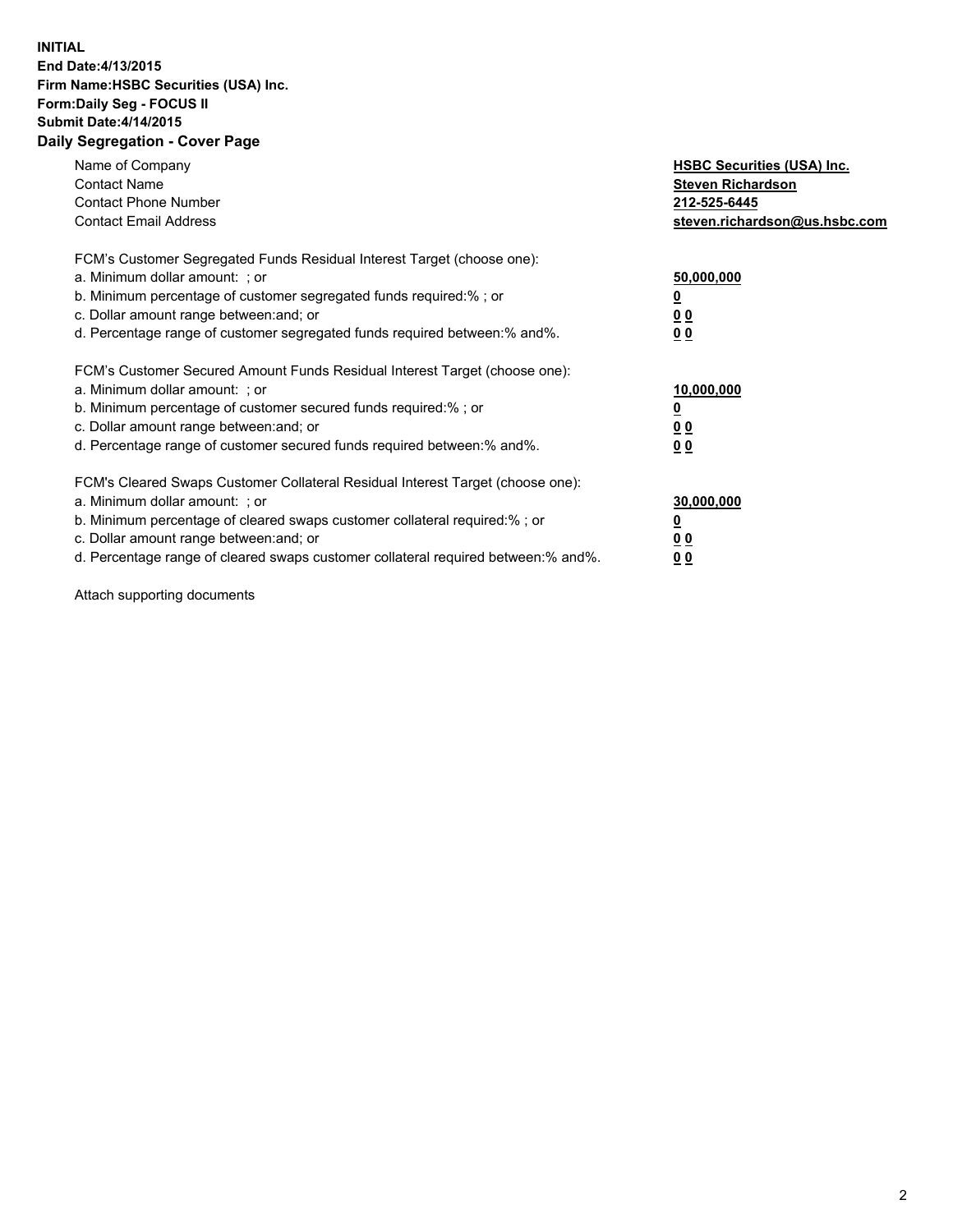**INITIAL End Date:4/13/2015 Firm Name:HSBC Securities (USA) Inc. Form:Daily Seg - FOCUS II Submit Date:4/14/2015 Daily Segregation - Secured Amounts**

Foreign Futures and Foreign Options Secured Amounts Amount required to be set aside pursuant to law, rule or regulation of a foreign government or a rule of a self-regulatory organization authorized thereunder **0** [7305] 1. Net ledger balance - Foreign Futures and Foreign Option Trading - All Customers A. Cash **119,605,269** [7315] B. Securities (at market) **31,347,501** [7317] 2. Net unrealized profit (loss) in open futures contracts traded on a foreign board of trade **24,938,007** [7325] 3. Exchange traded options a. Market value of open option contracts purchased on a foreign board of trade **0** [7335] b. Market value of open contracts granted (sold) on a foreign board of trade **0** [7337] 4. Net equity (deficit) (add lines 1. 2. and 3.) **175,890,777** [7345] 5. Account liquidating to a deficit and account with a debit balances - gross amount **346,278** [7351] Less: amount offset by customer owned securities **-327,526** [7352] **18,752** [7354] 6. Amount required to be set aside as the secured amount - Net Liquidating Equity Method (add lines 4 and 5) **175,909,529** [7355] 7. Greater of amount required to be set aside pursuant to foreign jurisdiction (above) or line 6. **175,909,529** [7360] FUNDS DEPOSITED IN SEPARATE REGULATION 30.7 ACCOUNTS 1. Cash in banks A. Banks located in the United States **29,620,047** [7500] B. Other banks qualified under Regulation 30.7 **0** [7520] **29,620,047** [7530] 2. Securities A. In safekeeping with banks located in the United States **76,347,501** [7540] B. In safekeeping with other banks qualified under Regulation 30.7 **0** [7560] **76,347,501** [7570] 3. Equities with registered futures commission merchants A. Cash **0** [7580] B. Securities **0** [7590] C. Unrealized gain (loss) on open futures contracts **0** [7600] D. Value of long option contracts **0** [7610] E. Value of short option contracts **0** [7615] **0** [7620] 4. Amounts held by clearing organizations of foreign boards of trade A. Cash **0** [7640] B. Securities **0** [7650] C. Amount due to (from) clearing organization - daily variation **0** [7660] D. Value of long option contracts **0** [7670] E. Value of short option contracts **0** [7675] **0** [7680] 5. Amounts held by members of foreign boards of trade A. Cash **66,019,219** [7700] B. Securities **0** [7710] C. Unrealized gain (loss) on open futures contracts **24,938,007** [7720] D. Value of long option contracts **0** [7730] E. Value of short option contracts **0** [7735] **90,957,226** [7740] 6. Amounts with other depositories designated by a foreign board of trade **0** [7760] 7. Segregated funds on hand **0** [7765] 8. Total funds in separate section 30.7 accounts **196,924,774** [7770] 9. Excess (deficiency) Set Aside for Secured Amount (subtract line 7 Secured Statement Page 1 from Line 8) **21,015,245** [7380] 10. Management Target Amount for Excess funds in separate section 30.7 accounts **10,000,000** [7780] 11. Excess (deficiency) funds in separate 30.7 accounts over (under) Management Target **11,015,245** [7785]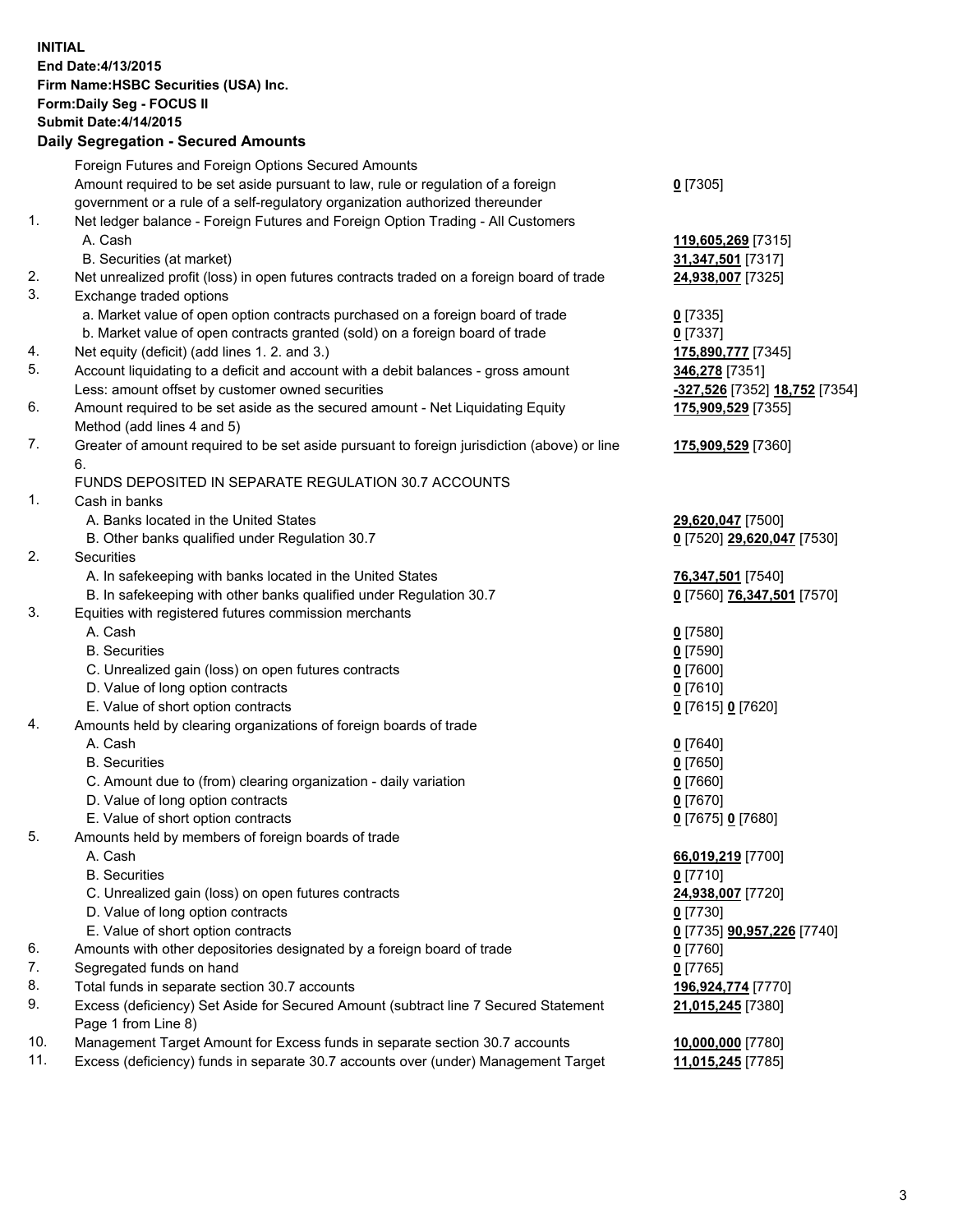| <b>INITIAL</b> | End Date: 4/13/2015<br>Firm Name: HSBC Securities (USA) Inc.<br>Form: Daily Seg - FOCUS II<br><b>Submit Date: 4/14/2015</b><br>Daily Segregation - Segregation Statement |                            |
|----------------|--------------------------------------------------------------------------------------------------------------------------------------------------------------------------|----------------------------|
|                | SEGREGATION REQUIREMENTS(Section 4d(2) of the CEAct)                                                                                                                     |                            |
| 1.             | Net ledger balance                                                                                                                                                       |                            |
|                | A. Cash                                                                                                                                                                  | 89,123,363 [7010]          |
|                | B. Securities (at market)                                                                                                                                                | 626,742,755 [7020]         |
| 2.             | Net unrealized profit (loss) in open futures contracts traded on a contract market                                                                                       | 195,316,446 [7030]         |
| 3.             | Exchange traded options                                                                                                                                                  |                            |
|                | A. Add market value of open option contracts purchased on a contract market                                                                                              | 88,426,048 [7032]          |
|                | B. Deduct market value of open option contracts granted (sold) on a contract market                                                                                      | $-6,852,552$ [7033]        |
| 4.             | Net equity (deficit) (add lines 1, 2 and 3)                                                                                                                              | 992,756,060 [7040]         |
| 5.             | Accounts liquidating to a deficit and accounts with                                                                                                                      |                            |
|                | debit balances - gross amount                                                                                                                                            | 1,613,089 [7045]           |
|                | Less: amount offset by customer securities                                                                                                                               | -1,613,089 [7047] 0 [7050] |
| 6.             | Amount required to be segregated (add lines 4 and 5)                                                                                                                     | 992,756,060 [7060]         |
|                | FUNDS IN SEGREGATED ACCOUNTS                                                                                                                                             |                            |
| 7.             | Deposited in segregated funds bank accounts                                                                                                                              |                            |
|                | A. Cash                                                                                                                                                                  | 19,767,609 [7070]          |
|                | B. Securities representing investments of customers' funds (at market)                                                                                                   | $0$ [7080]                 |
|                | C. Securities held for particular customers or option customers in lieu of cash (at<br>market)                                                                           | 167,781,278 [7090]         |
| 8.             | Margins on deposit with derivatives clearing organizations of contract markets                                                                                           |                            |
|                | A. Cash                                                                                                                                                                  | 245,034,812 [7100]         |
|                | B. Securities representing investments of customers' funds (at market)                                                                                                   | 130,242,722 [7110]         |
|                | C. Securities held for particular customers or option customers in lieu of cash (at<br>market)                                                                           | 458,961,478 [7120]         |
| 9.             | Net settlement from (to) derivatives clearing organizations of contract markets                                                                                          | <u>-51,889,943</u> [7130]  |
| 10.            | Exchange traded options                                                                                                                                                  |                            |
|                | A. Value of open long option contracts                                                                                                                                   | 88,426,048 [7132]          |
|                | B. Value of open short option contracts                                                                                                                                  | $-6,852,552$ [7133]        |
| 11.            | Net equities with other FCMs                                                                                                                                             |                            |
|                | A. Net liquidating equity                                                                                                                                                | 32,551,772 [7140]          |
|                | B. Securities representing investments of customers' funds (at market)                                                                                                   | 0 [7160]                   |
|                | C. Securities held for particular customers or option customers in lieu of cash (at<br>market)                                                                           | 0 <sup>[7170]</sup>        |
| 12.            | Segregated funds on hand                                                                                                                                                 | $0$ [7150]                 |
| 13.            | Total amount in segregation (add lines 7 through 12)                                                                                                                     | 1,084,023,224 [7180]       |
| 14.            | Excess (deficiency) funds in segregation (subtract line 6 from line 13)                                                                                                  | 91,267,164 [7190]          |
| 15.            | Management Target Amount for Excess funds in segregation                                                                                                                 | 50,000,000 [7194]          |
| 16.            | Excess (deficiency) funds in segregation over (under) Management Target Amount                                                                                           | 41,267,164 [7198]          |
|                | Excess                                                                                                                                                                   |                            |